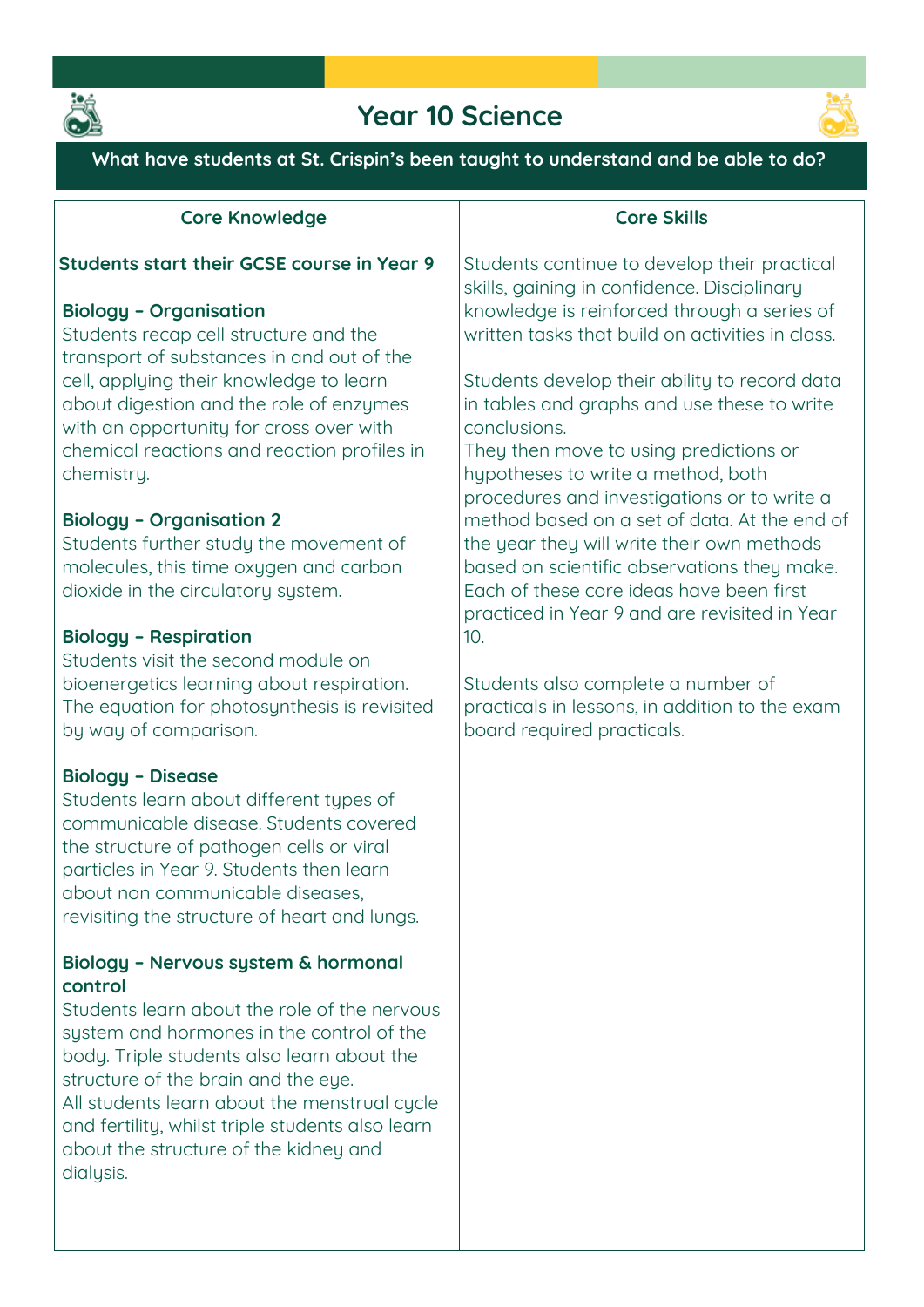

# **Year 10 Science**



**What have students at St. Crispin's been taught to understand and be able to do?**

| <b>Core Knowledge</b>                                                                                                                                                                                                                                       | <b>Core Skills</b> |
|-------------------------------------------------------------------------------------------------------------------------------------------------------------------------------------------------------------------------------------------------------------|--------------------|
| Biology - Human impact on the<br>environment<br>Students revisit concepts learnt in Chemistry<br>and in Biology in previous years and the<br>impact of students on the environment.                                                                         |                    |
| They also apply their ecology knowledge<br>taught in Year 9 and learn about<br>biodiversity and conservation.                                                                                                                                               |                    |
| <b>Biology - Cell structure</b><br>Students revisit cells from Year 7 and 8, this<br>time deepening their knowledge to include<br>transport in and out of cells and the<br>difference between Prokaryotes and<br>Eukaryotes.                                |                    |
| <b>Biology - Photosynthesis</b><br>Students revisit previous topics on plants<br>from Year 7 and 8 and study how plants use<br>the sun's energy to produce food, how<br>plants transport sucrose and water and<br>how diseases effect the growth of plants. |                    |
| <b>Chemistry - Quantitative chemistry</b><br>Students apply their knowledge of chemical<br>reactions and learn about quantitative<br>chemistry learning about the concept of the<br>mole.                                                                   |                    |
| <b>Chemistry - Chemical reactions</b><br>Students learn about the reactivity series,<br>revisiting aspects of the periodic table from<br>Year 9. They also learn about the reactions<br>of metals and non metals and acids and<br>alkalis.                  |                    |
| <b>Chemistry - Electrolysis</b><br>Student learn about how metals are<br>extracted using electrolysis, revisiting some<br>of the concepts of extractions of metals<br>from their ores in Year 9.                                                            |                    |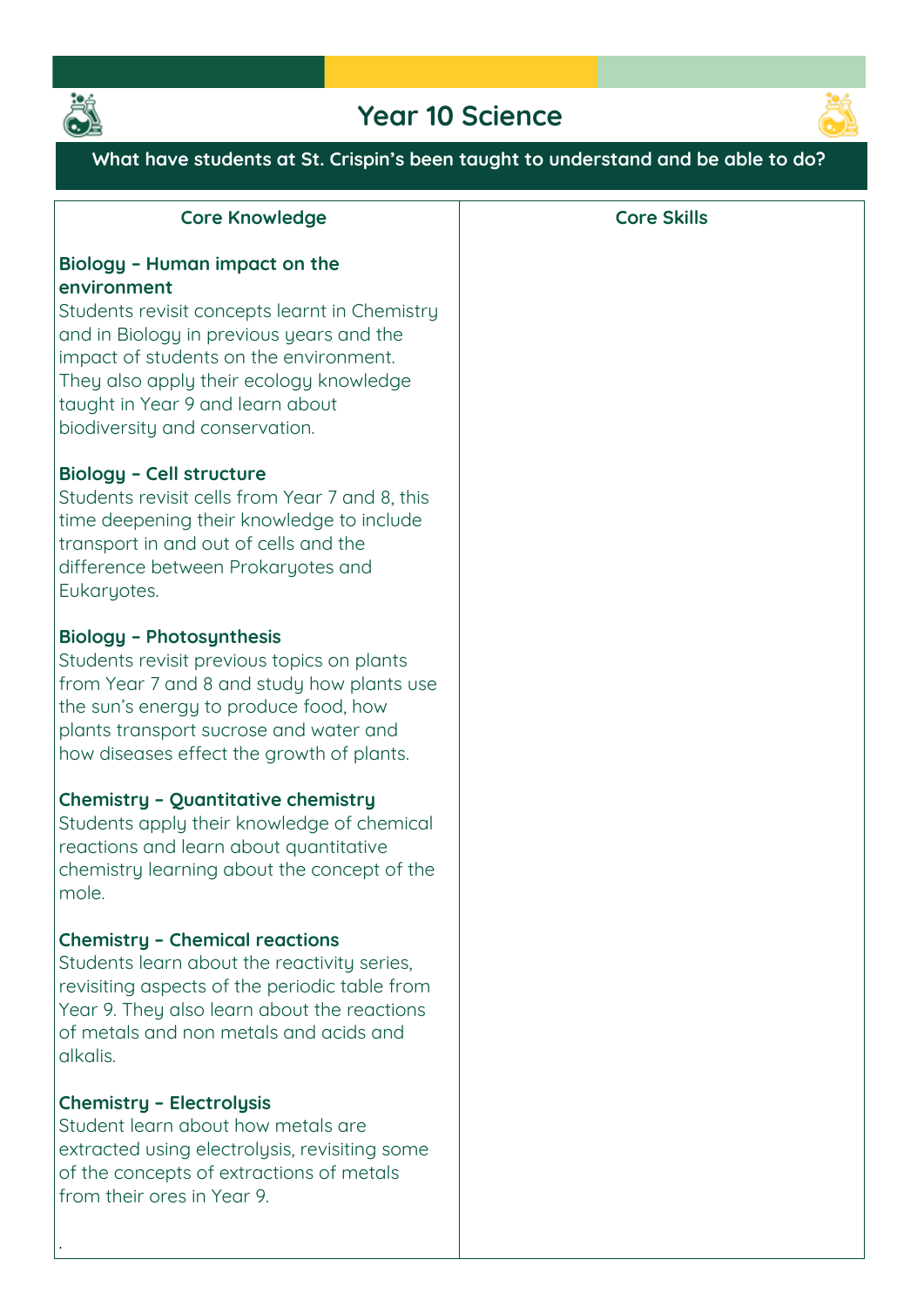

# **Year 10 Science continued**



### **What have students at St. Crispin's been taught to understand and be able to do?**

| <b>Core Knowledge</b>                                                                                                                                                                                                                                                          | <b>Core Skills</b> |
|--------------------------------------------------------------------------------------------------------------------------------------------------------------------------------------------------------------------------------------------------------------------------------|--------------------|
| <b>Chemistry - Chemical reactions</b><br>Students learn about endo and exothermic<br>reactions and different reaction profiles,<br>with an opportunity for a cross over with the<br>enzymes topic.                                                                             |                    |
| <b>Physics - Forces in balance</b><br>Students revisit forces and how they are<br>measured, learning about vectors and<br>scalars and resultant forces. Triple science<br>students are taught about some<br>applications of forces, including levers and<br>gears and moments. |                    |
| <b>Physics - Energy</b><br>Students revisit energy stores and the<br>conservation of energy and learn about<br>different types of energy and their<br>calculation.                                                                                                             |                    |
| <b>Physics - Space Triple only</b><br>Triple science students learn about Space<br>and revisit EM waves.                                                                                                                                                                       |                    |
| <b>Physics - Forces &amp; motion</b><br>Students revisit forces and motion, this time<br>learning about acceleration, weight and<br>momentum.                                                                                                                                  |                    |
| <b>Physics - Electromagnetism</b><br>Students learn about magnetic fields and<br>how these are used to produce motors.                                                                                                                                                         |                    |
| <b>Physics - Radioactivity</b><br>Students revisit atomic structure from<br>chemistry and physics and learn about<br>unstable atoms and how they are<br>radioactive and the uses of radioactivity.                                                                             |                    |